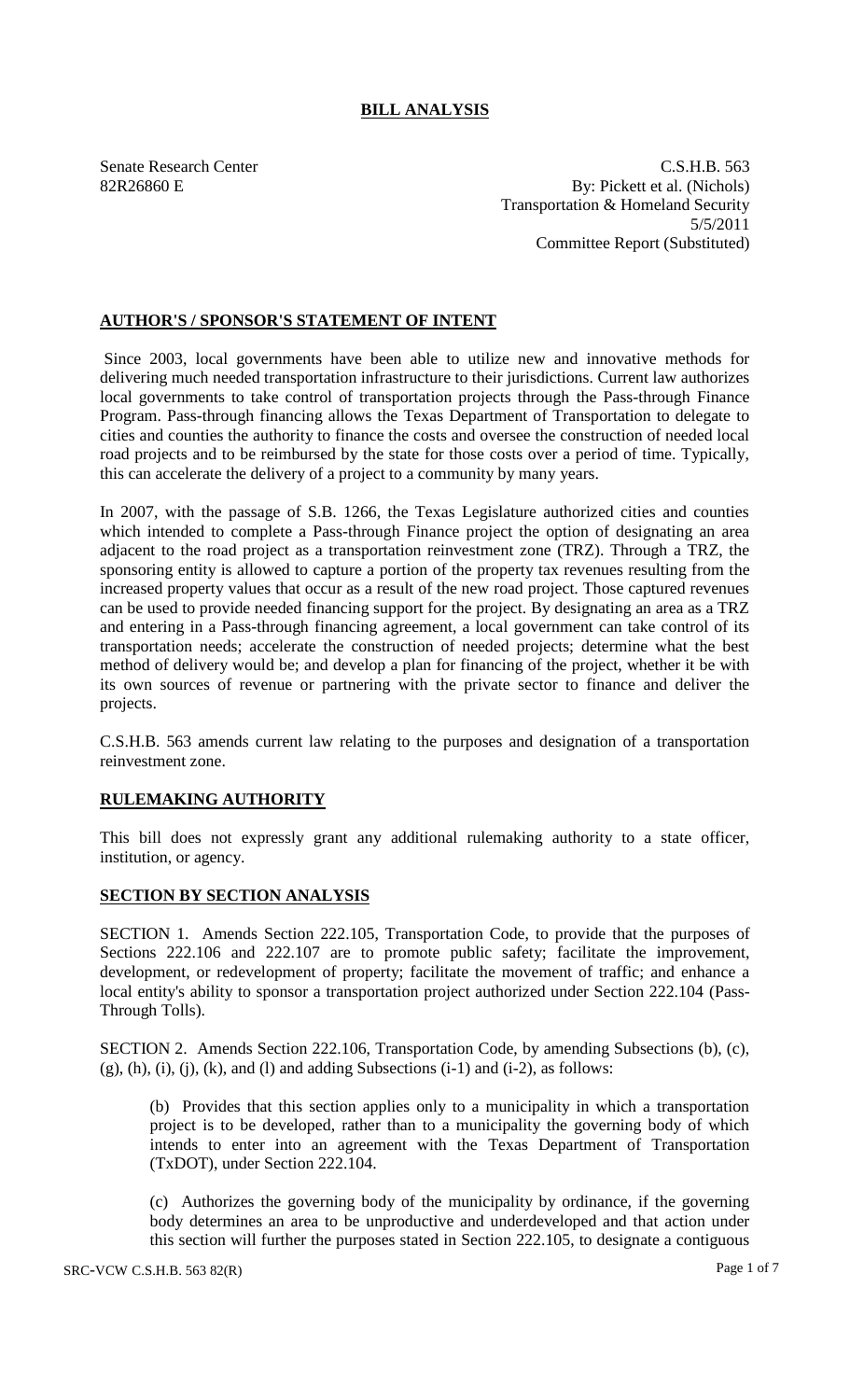geographic area in the jurisdiction of the municipality to be a transportation reinvestment zone to promote a transportation project, rather than a transportation project described by Section 222.104 that cultivates development or redevelopment of the area.

(g) Requires that the ordinance designating an area as a transportation reinvestment zone:

(1) describe the boundaries of the zone with sufficient definiteness to identify with ordinary and reasonable certainty the territory included in the zone;

(2) provide that the zone takes effect immediately on passage of the ordinance and that the base year is required to be the year of passage of the ordinance or some year in the future;

(3) assign a name to the zone for identification, with the first zone designated by a municipality designated as "Transportation Reinvestment Zone Number One, (City or Town, as applicable) of (name of municipality)," and subsequently designated zones assigned names in the same form, numbered consecutively in the order of their designation;

(4) designate the base year for purposes of establishing the tax increment base of the municipality;

(5) establish a tax increment account, rather than an ad valorem tax increment account, for the zone; and

(6) contain findings that promotion of the transportation project will cultivate the improvement, development, or redevelopment of the zone.

Makes nonsubstantive changes.

(h) Requires the municipality, from taxes collected on property in a zone, to pay into the tax increment account for the zone the tax increment produced by the municipality, less any amount allocated under previous agreements, including agreements under Chapter 380 (Miscellaneous Provisions Relating to Municipal Planning and Development), Local Government Code, or Chapter 311 (Tax Increment Financing Act), Tax Code, rather than an amount equal to the tax increment produced by the municipality.

(i) Requires that all or the portion specified by the municipality of the money deposited to a tax increment account be used to fund the transportation project for which the zone was designated, as well as aesthetic improvements within the zone. Authorizes any remaining money deposited to the tax increment account to be used for other purposes as determined by the municipality Deletes existing text requiring that money deposited to a tax increment account be used to fund projects authorized under Section 222.104, including the repayment of amounts owed under an agreement entered into under that section.

(i-1) Authorizes the governing body of a municipality to contract with a public or private entity to develop, redevelop, or improve a transportation project in a transportation reinvestment zone and to pledge and assign all or a specified amount of money in the tax increment account to that entity. Prohibits the governing body of the municipality, after a pledge or assignment is made, if the entity that received the pledge or assignment has itself pledged or assigned that amount to secure bonds or other obligations issued to obtain funding for the transportation project, from rescinding its pledge or assignment until the bonds or other obligations secured by the pledge or assignment have been paid or discharged.

(i-2) Provides that the boundaries of a zone, to accommodate changes in the limits of the project for which a reinvestment zone was designated, may be amended at any time, except that property may not be removed or excluded from a designated zone if any part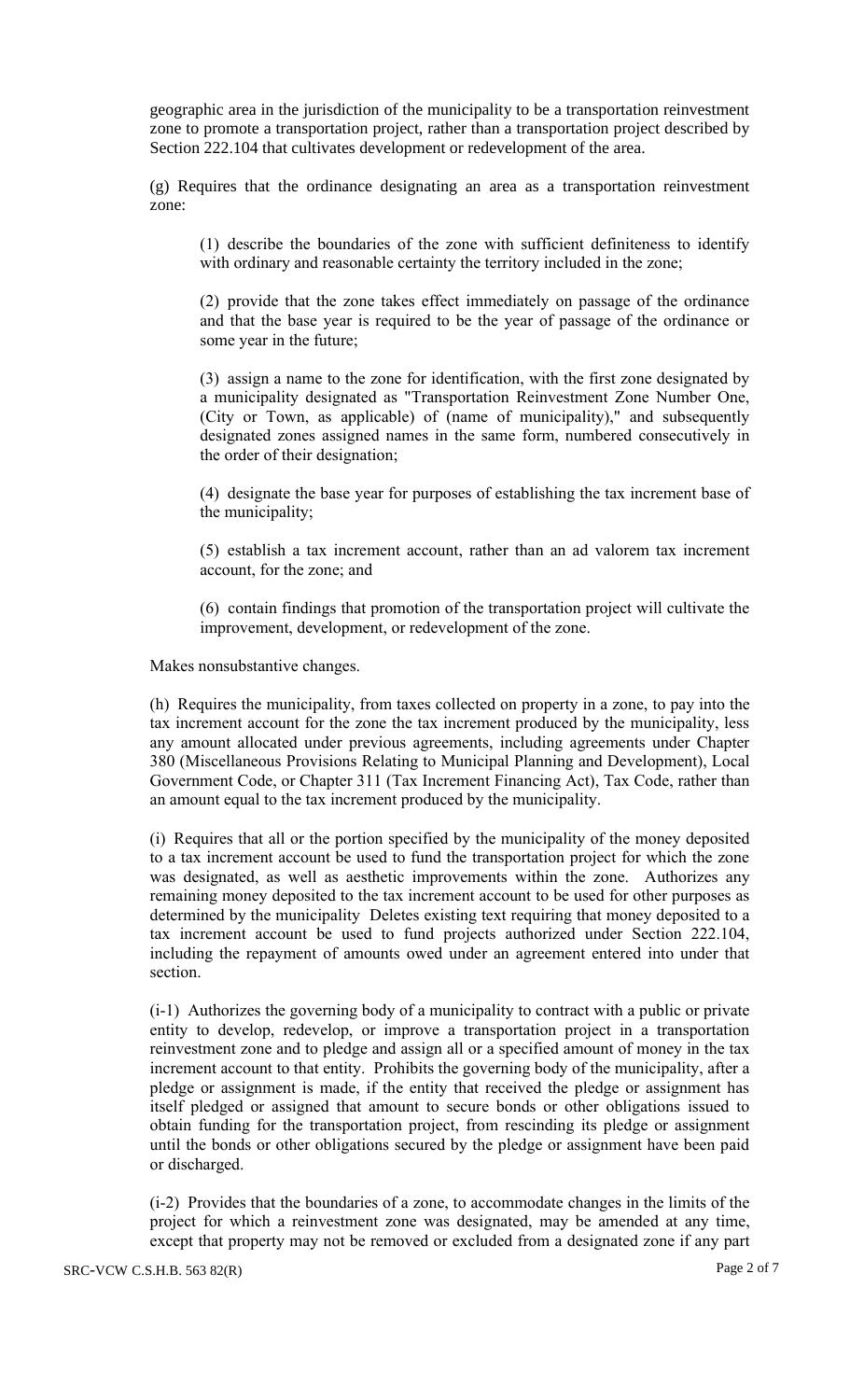of the tax increment account has been assigned or pledged directly by the municipality or through another entity to secure bonds or other obligations issued to obtain funding of the project, and property may not be added to a designated zone unless the governing body of the municipality complies with Subsections (e) (relating to a public hearing prior to designating an area as a transportation reinvestment zone) and (g).

(j) Provides that except as provided by Subsections (i-1) and (k), rather than by Subsection (k), a transportation reinvestment zone terminates on December 31 of the year in which the municipality completes, rather than complies with, a contractual requirement, if any, that included the pledge or assignment of all or a portion of money deposited to a tax increment account or the repayment of money owed under an agreement for development, redevelopment, or improvement of the project for which the zone was designated, rather than under the agreement under Section 222.104 in connection with which the zone was designated.

(k) Provides that a transportation reinvestment zone terminates on December 31 of the 10th year after the year the zone was designated, if before that date the municipality has not entered into a contract described in Subsection (i-1) or otherwise not used the zone for the purpose for which it was designated.

(l) Authorizes any surplus remaining in a tax increment account on termination of a zone to be used for other purposes as determined by the municipality, rather than for transportation projects of the municipality in or outside of the zone.

SECTION 3. Amends the heading to Section 222.107, Transportation Code, to read as follows:

Sec. 222.107. COUNTY TRANSPORTATION REINVESTMENT ZONES.

SECTION 4. Amends Section 222.107, Transportation Code, by amending Subsections (b), (c), (e),  $(f)$ ,  $(h)$ ,  $(i)$ ,  $(k)$ , and  $(l)$  and adding Subsections  $(h-1)$  and  $(k-1)$ , as follows:

(b) Provides that this section applies only to a county in which a transportation project is to be developed, rather than a county the commissioners court of which intends to enter into a pass-through toll agreement with TxDOT, under Section 222.104.

(c) Authorizes the commissioners court of the county, after determining that an area is unproductive and underdeveloped and that action under this section would further the purposes described by Section 222.105, by order or resolution to designate a contiguous geographic area in the jurisdiction of the county to be a transportation reinvestment zone to promote a transportation project, rather than a transportation project described by Section 222.104 that cultivates development or redevelopment of the area, and for the purpose of abating ad valorem taxes or granting other relief from taxes imposed by the county on real property located in the zone.

(e) Requires the commissioners court, not later than the 30th day before the date the commissioners court proposes to designate an area as a transportation reinvestment zone under this section, to hold a public hearing on the creation of the zone, its benefits to the county and to property in the proposed zone, and the abatement of ad valorem taxes or the grant of other relief from ad valorem taxes imposed by the county on real property located in the zone. Authorizes an interested person, at the hearing, to speak for or against the designation of the zone, its boundaries, or the abatement of or the relief from county taxes on real property in the zone.

(f) Requires that the order or resolution designating an area as a transportation reinvestment zone:

(1) describe the boundaries of the zone with sufficient definiteness to identify with ordinary and reasonable certainty the territory included in the zone;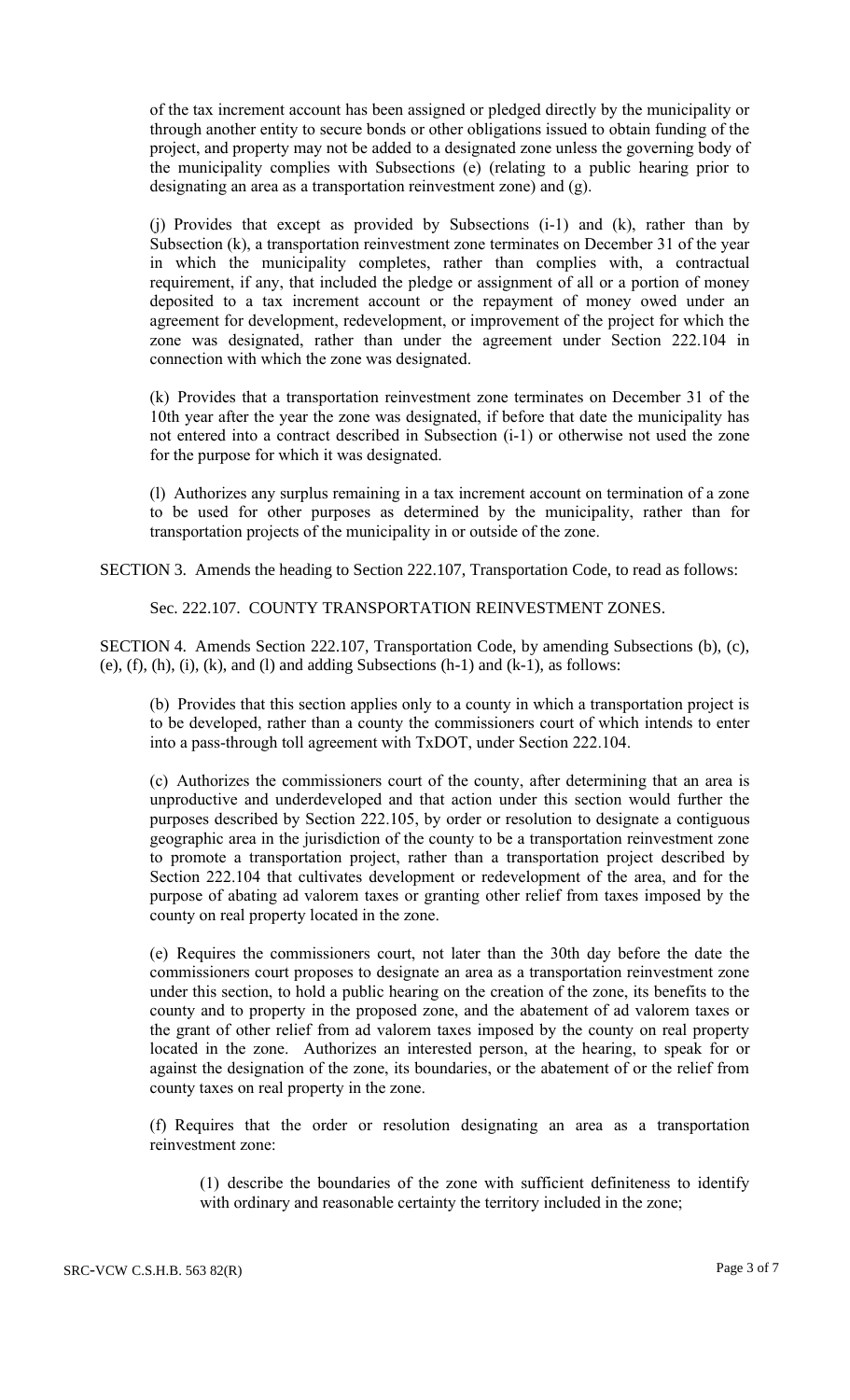(2) provide that the zone takes effect immediately on adoption of the order or resolution and that the base year shall be the year of passage of the order or resolution or some year in the future;

(3) assign a name to the zone for identification, with the first zone designated by a county designated as "Transportation Reinvestment Zone Number One, County of (name of county)," and subsequently designated zones assigned names in the same form numbered consecutively in the order of their designation; and

(4) designate the base year for purposes of establishing the tax increment base of the county.

Makes a nonsubstantive change.

(h) Authorizes the commissioners court by order or resolution to enter into an agreement with the owner of any real property located in the transportation reinvestment zone to abate all or a portion of the ad valorem taxes or to grant other relief from the taxes imposed by the county on the owner's property in an amount not to exceed the amount calculated under Subsection (a)(1) (relating to the amount of a county's tax increment for a year) for that year. Requires that all abatements or other relief granted by the commissioners court in a transportation reinvestment zone be equal in rate. Authorizes the commissioners court by order or resolution, in the alternative, to elect to abate a portion of the ad valorem taxes or otherwise grant relief from the taxes imposed by the county on all real property located in the zone. Prohibits the total amount of the taxes abated or the total amount of relief granted under this section, in any ad valorem tax year, from exceeding the amount calculated under Subsection (a)(1) for that year, less any amounts allocated under previous agreements, including agreements under Chapter 381 (County Development and Growth), Local Government Code, or Chapter 312 (Property Redevelopment and Tax Abatement Act), Tax Code.

(h-1) Authorizes a county, to further the development of the transportation project for which the transportation reinvestment zone was designated, to assess all or part of the cost of the transportation project against property within the zone. Authorizes the assessment against each property in the zone to be levied and payable in installments in the same manner as provided by Sections 372.016 (Assessment Roll), 372.017 (Levy of Assessment), and 372.018 (Interest on Assessment; Lien), Local Government Code, provided that the installments do not exceed the total amount of the tax abatement or other relief granted under Subsection (h). Authorizes the county to elect to adopt and apply the provisions of Sections 372.015 (Determination of Assessment), 372.016, 372.017, 372.018, 372.019 (Supplemental Assessments), 372.020 (Reassessment), and 372.023 (Payment of Costs), Local Government Code, to the assessment of costs and Sections 372.024 (General Obligation and Revenue Bonds), 372.025 (Terms and Conditions of Bonds), 372.026 (Pledges), 372.027 (Refunding Bonds), 372.028 (Approval and Registration), 372.029 (Authorized Investments; Security), and 372.030 (Subchapter Not Exclusive), Local Government Code, to the issuance of bonds by the county to pay the cost of a transportation project. Authorizes the commissioners court of the county to contract with a public or private entity to develop, redevelop, or improve a transportation project in the transportation reinvestment zone, including aesthetic improvements, and to pledge and assign to that entity all or a specified amount of the revenue the county receives from installment payments of the assessments for the payment of the costs of that transportation project. Prohibits the commissioners court of the county, after a pledge or assignment is made, if the entity that received the pledge or assignment has itself pledged or assigned that amount to secure bonds or other obligations issued to obtain funding for the transportation project, from rescinding its pledge or assignment until the bonds or other obligations secured by the pledge or assignment have been paid or discharged. Authorizes that any amount received from installment payments of the assessments not pledged or assigned in connection with the transportation project be used for other purposes associated with the transportation project or in the zone.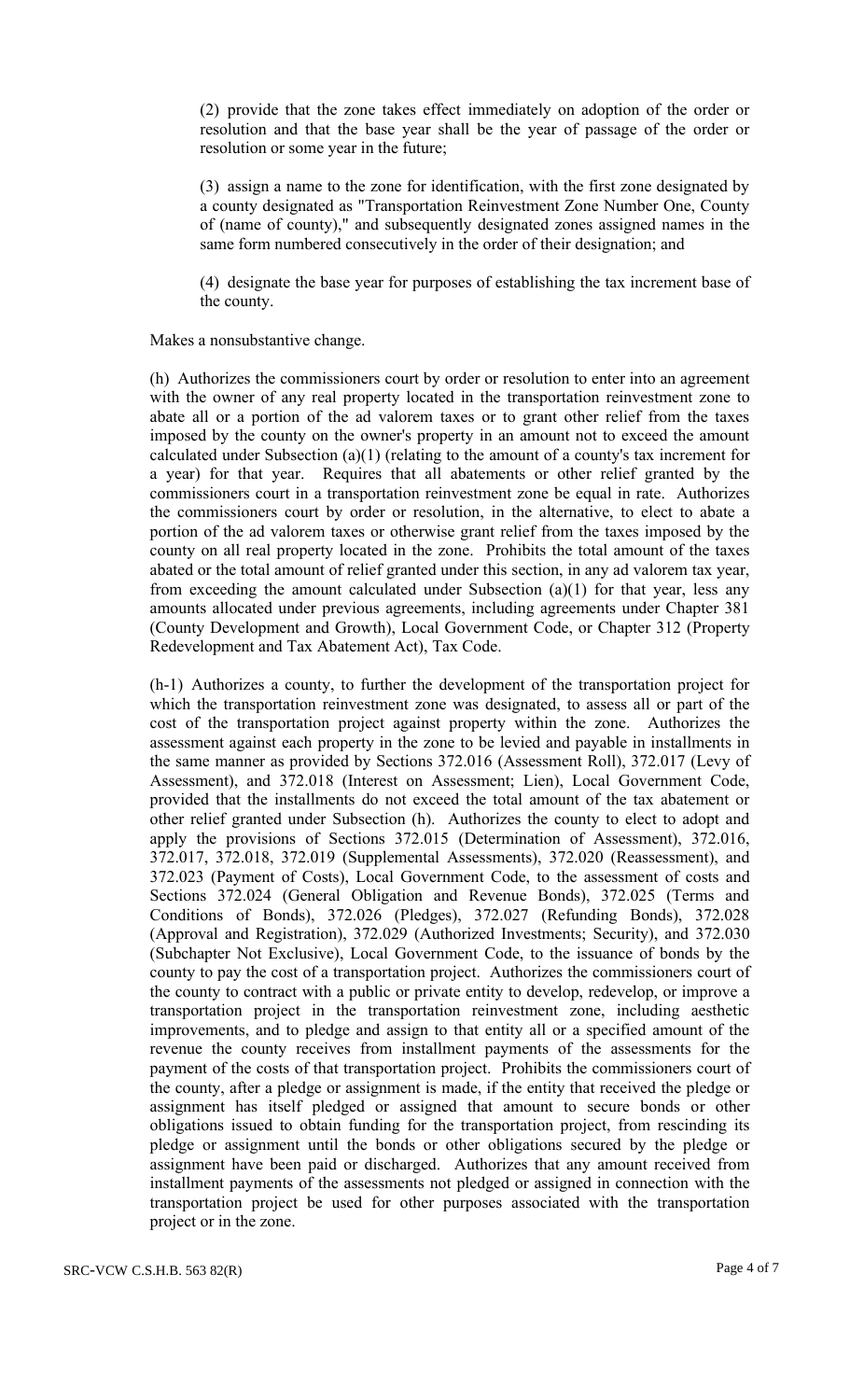(i) Authorizes a road utility district, in the alternative, to assist the county in developing a transportation project, rather than a project authorized under Section 222.104, if authorized by the Texas Transportation Commission under Chapter 441 (Road Utility Districts), to be formed under that chapter that has the same boundaries as a transportation reinvestment zone created under this section. Makes a nonsubstantive change.

(k) Authorizes a road utility district formed as provided by Subsection (i) to enter into an agreement to fund development of a project or to repay funds owed to TxDOT, rather than an agreement with the county to assume the obligation, if any, of the county to fund a project under Section 222.104, or to repay funds owed to TxDOT under Section 222.104.

(k-1) Authorizes the boundaries of a zone, to accommodate changes in the limits of the project for which a reinvestment zone was designated, to be amended at any time, except that property is prohibited from being removed or excluded from a designated zone if any part of the assessment has been assigned or pledged directly by the county or through another entity to secure bonds or other obligations issued to obtain funding of the project, and property is prohibited from being added to a designated zone unless the commissioners court of the county complies with Subsections (e) and (f).

(l) Provides that except as provided by Subsection (m) (relating to termination of a transportation reinvestment zone), a tax abatement agreement entered into under Subsection (h), or an order or resolution on the abatement of taxes or the grant of relief from taxes under that subsection, terminates on December 31 of the year in which the county completes any contractual requirement that included the pledge or assignment of assessments, rather than the pledge of money, collected under this section.

SECTION 5. Amends Subchapter E, Chapter 222, Transportation Code, by adding Sections 222.108, 222.109, and 222.110, as follows:

Sec. 222.108. TRANSPORTATION REINVESTMENT ZONES FOR OTHER TRANSPORTATION PROJECTS. (a) Authorizes a municipality or county, notwithstanding the requirement in Sections 222.106(b) and 222.107(b) that a transportation reinvestment zone be established in connection with a project under Section 222.104, to establish a transportation reinvestment zone for any transportation project. Requires TxDOT, if all or part of the transportation project is subject to oversight by TxDOT, at the option of the governing body of the municipality or county, to the extent permitted by law, to delegate full responsibility for the development, design, letting of bids, and construction of the project, including project inspection, to the municipality or county. Requires a municipality or county, after assuming responsibility for a project under this subsection, to enter into an agreement with TxDOT that prescribes:

- (1) the development process;
- (2) the roles and responsibilities of the parties; and
- (3) the timelines for any required reviews or approvals.

(b) Requires that any portion of a transportation project developed under Subsection (a) that is on the state highway system or is located in the state highway right-of-way comply with applicable state and federal requirements and criteria for project development, design, and construction, unless TxDOT grants an exception to the municipality or county.

(c) Requires that the development, design, and construction plans and specifications for the portions of a project described by Subsection (b) be reviewed and approved by TxDOT under the agreement entered into under Subsection (a).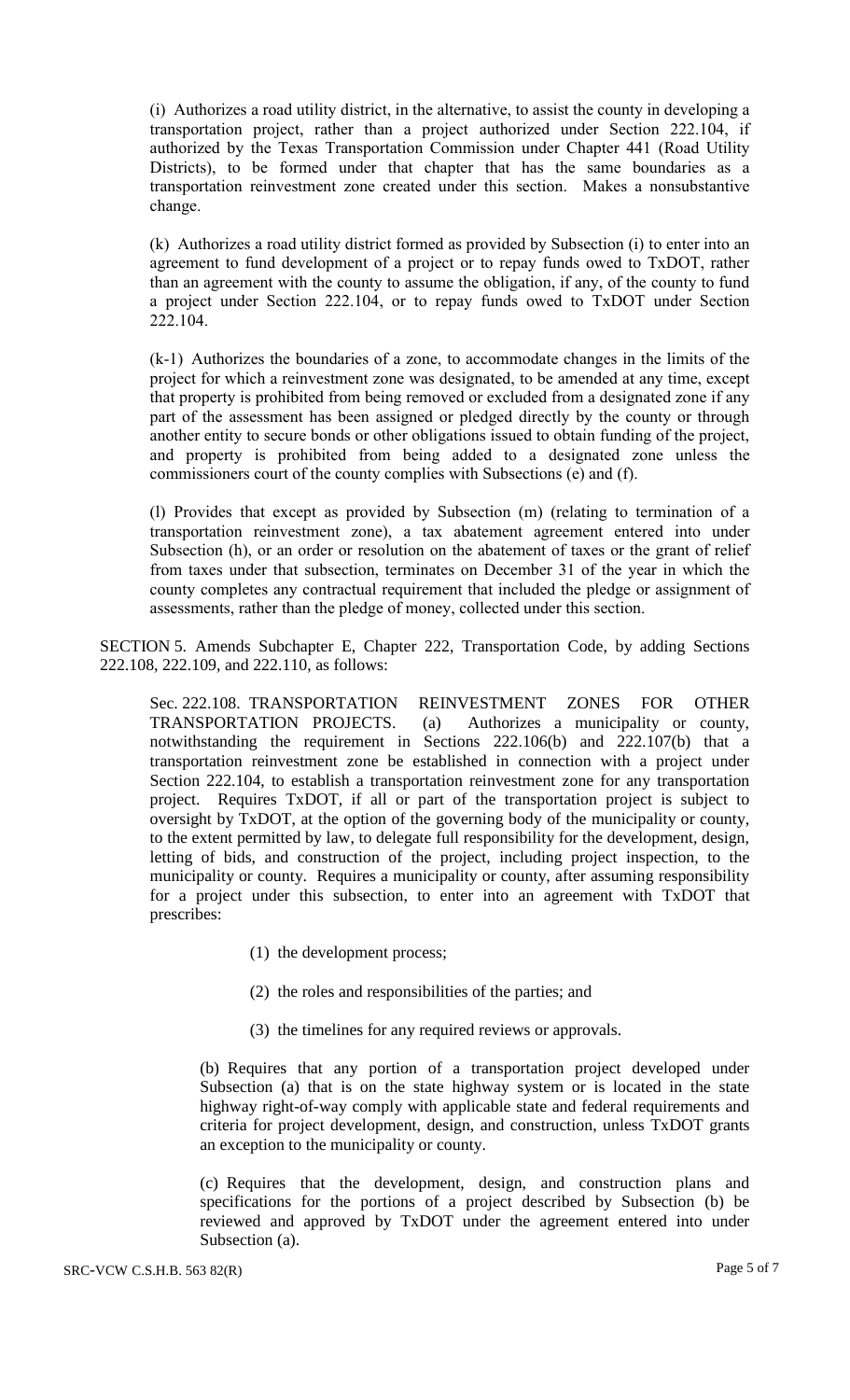(d) Defines, in this section, "transportation project."

Sec. 222.109. REDUCTION PROHIBITED. (a) Prohibits a municipality or county from being penalized with a reduction in traditional transportation funding because of the designation and use of a transportation reinvestment zone under this chapter. Prohibits any funding from TxDOT committed to a project before the date that a transportation reinvestment zone is designated from being reduced because the transportation reinvestment zone is designated in connection with that project.

(b) Prohibits TxDOT from reducing any allocation of traditional transportation funding to any of its districts because a district contains a municipality or county that contains a transportation reinvestment zone designated under this chapter.

Sec. 222.110. SALES TAX INCREMENT. (a) Defines, in this section, "sales tax base."

(b) Authorizes the governing body of a municipality to determine, in an ordinance or order designating an area as a transportation reinvestment zone or in an ordinance or order adopted subsequent to the designation of a zone, the portion or amount of tax increment generated from the sales and use taxes imposed by a municipality under Section 321.101(a) (relating to approval by the majority of qualified voters for the adoption or repeal of a sales and use tax), Tax Code, or by a county under Chapter 323 (County Sales and Use Tax Act), Tax Code, attributable to the zone, above the sales tax base, to be used as provided by Subsection (e). Provides that nothing in this section requires a municipality or county to contribute sales tax increment under this subsection.

(c) Requires a county that designates a portion or amount of sales tax increment under Subsection (b) to establish a tax increment account. Requires a municipality or county to deposit the designated portion or amount of tax increment under Subsection (b) to the entity's respective tax increment account.

(d) Authorizes the governing body of a municipality or county, before pledging or otherwise committing money in the tax increment account under Subsection (c), to enter into an agreement, under Subchapter E (State Intercept to Increase Credit Rating), Chapter 271, Local Government Code, to authorize and direct the comptroller of public accounts to:

(1) withhold from any payment to which the municipality or county may be entitled the amount of the payment into the tax increment account under Subsection (b);

(2) deposit that amount into the tax increment account; and

(3) continue withholding and making additional payments into the tax increment account until an amount sufficient to satisfy the amount due has been met.

(e) Authorizes the sales and use taxes to be deposited into the tax increment account under this section to be disbursed from the account only to:

(1) pay for projects authorized under Section 222.104, including the repayment of amounts owed under an agreement entered into under that section; and

(2) notwithstanding Sections 321.506 (Use of Tax Revenue by Municipality) and 323.505 (Use of Tax Revenue), Tax Code, satisfy claims of holders of tax increment bonds, notes, or other obligations issued or incurred for projects authorized under Section 222.104.